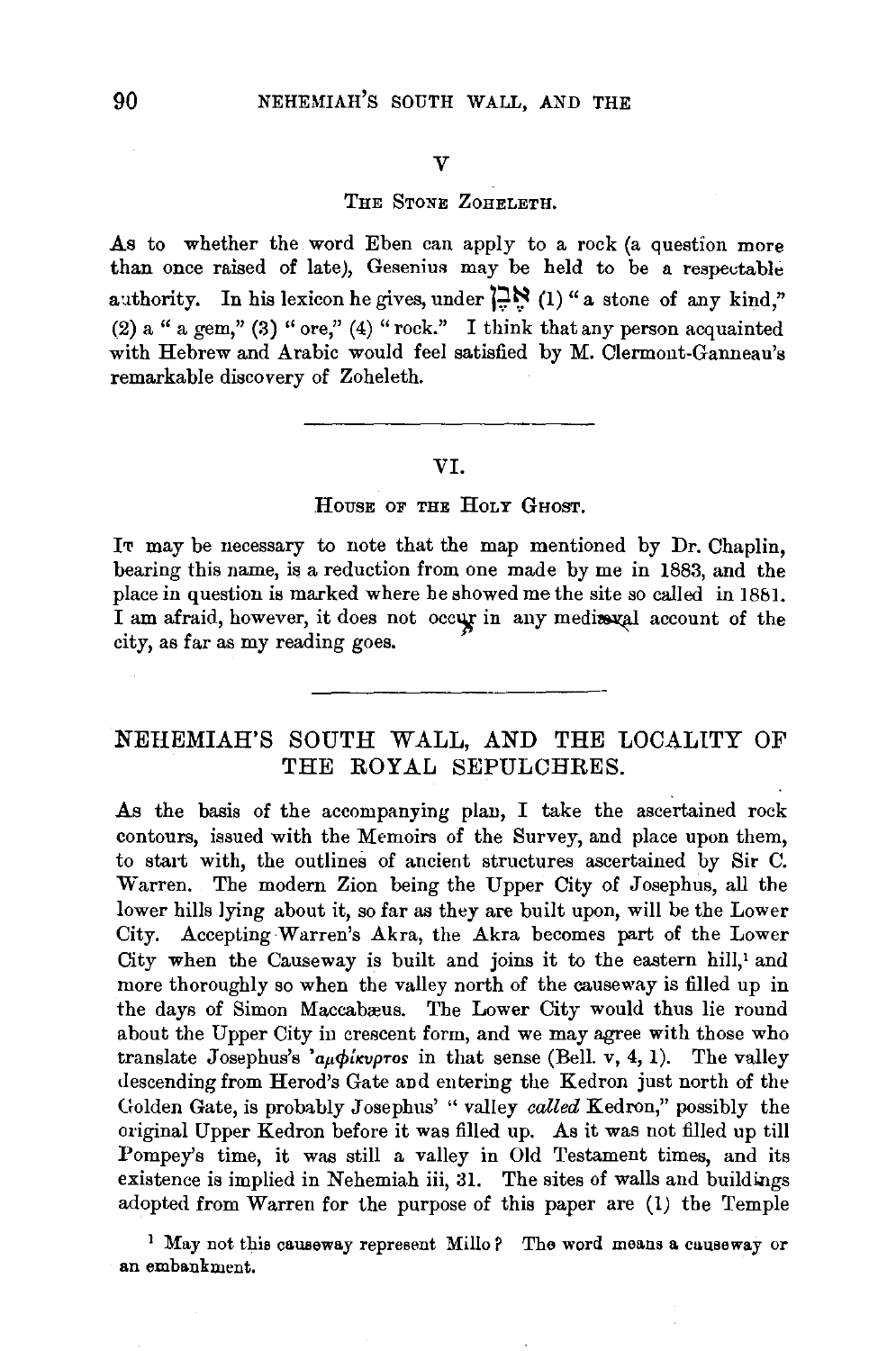*,*  **SKETCH PLAN SHEWING NEHEMIAHS SOUTH WALL.** 

•



 $*$  The contour lines represent successive steps of ten feet. The height at the Triple Gate is 2379 feet.

Suggested line of wall ~- 1 Valley gate 2 Dung gate 3 Fountain gate 4 King's pool 5 Wall of Pool of Shelah<br>6 King's gardens 6 King's gardens 7 Stairs of the City of David 8 Sepulchres of David 9 The Pool that was made Io House of the mighty<br>II Turning of the wall 12 The Armoury 13 Turning of the wall<br>14 House of Eliashib 15 Turning of the wall<br>16 The Corner The Corner

# . **REFERENCE .**

| 17             | Turning of the wall                 |  |
|----------------|-------------------------------------|--|
| 18             | Tower at King's house               |  |
|                | (Tower that standeth out)           |  |
| 19             | Water gate                          |  |
| 20             | Tower that lieth out                |  |
| 21             | Great tower that lieth out          |  |
| 22             | Wall of Ophel                       |  |
| 23             | Horse gate                          |  |
| 24             | Houses of priests                   |  |
| 25             | Gate Miphkad                        |  |
| 26             | Ascent of the corner                |  |
| 27             | Going up of the wall                |  |
| 28             | House of David                      |  |
| 29             | Gate between two walls              |  |
| 30             | Gate of the Guard (2 Kings, xi. 19) |  |
| 3 <sub>1</sub> | Gate of the Guard (Neh. xii. 39)    |  |
|                |                                     |  |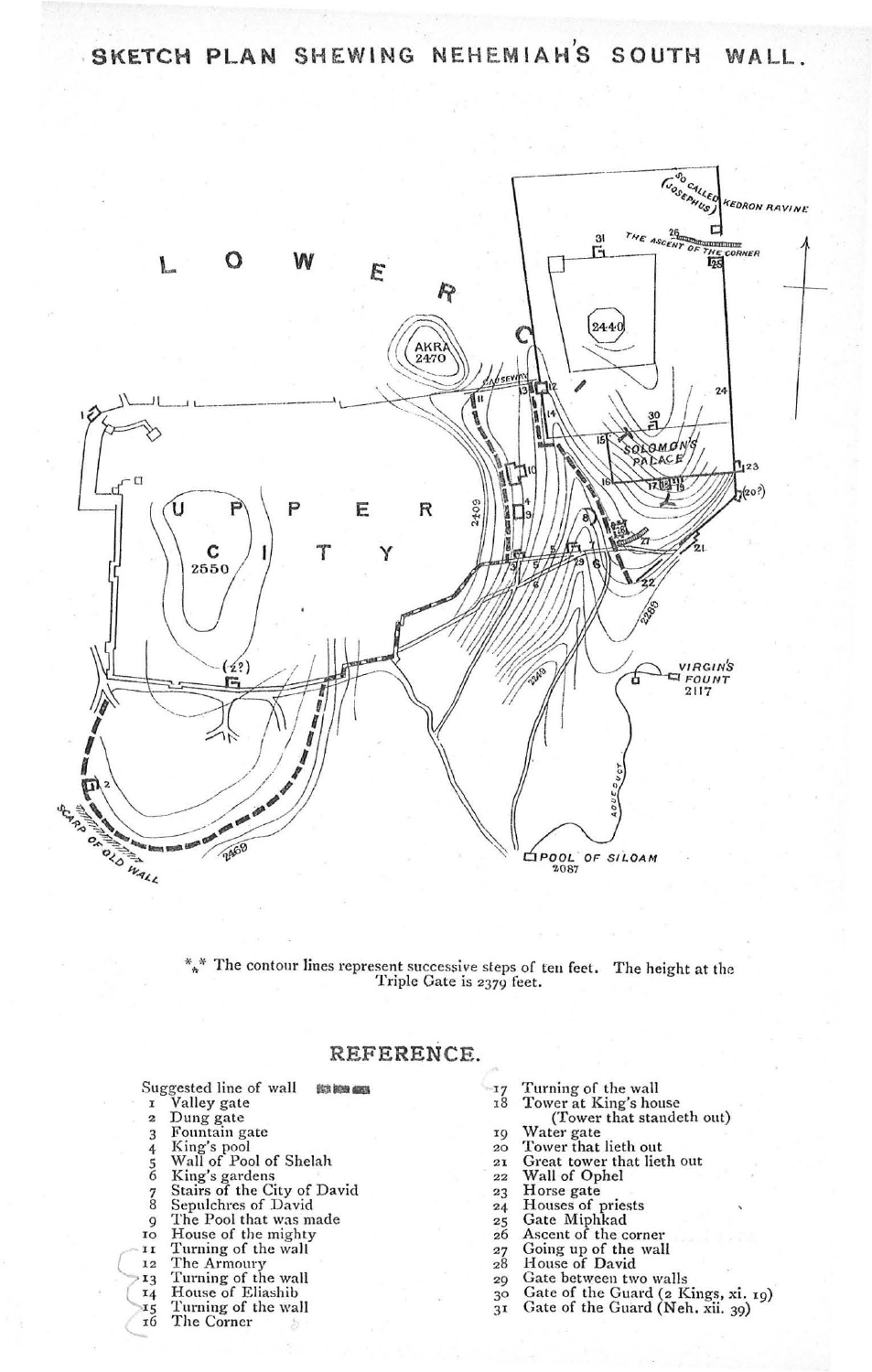courts, as represented in the plan; (2) Solomon's palace, south of the Temple, but occupying only two-thirds of the width of the Haram Area ;  $(3)$  the wall of Ophel, and its towers, the wall terminating 700 feet from its elbow; (4) the great causeway, extending westward from Wilson's arch.

The Temple and Palace, as given by Warren, leave a vacant square at the south-western corner of the Haram, where the masonry for 300 feet each way from the corner is different from the rest, and more recent.

With this ascertained nucleus of buildings, and the ascertained contours of hills and valleys, I proceed, first, to trace the south wall of Nehemiah, and afterwards to test its accuracy. Let us bear in mind that Nehemiah repaired only, and did not build *de novo,* so that the lines of wall to be recovered are really older than his time. From the Jaffa Gate we follow the existing line of wall southward, as far as it extends. We might be content to follow it eastward across the ridge of the modern Zion- and might say in defence of that line that later builders found it easier to repair old walls than to build new ones-but the point is not vital to the main contention of this paper, and so the wall may be allowed to go round the brow, and thus take in the rock scarp and the remains of masonry at the south-west shoulder. In either case the wall made a bay up the Tyropœan Valley, as Lewin contends ("Sketch of Jerusalem"), and as Josephus plainly declares ( $\hat{v}$ *m* $\hat{\epsilon}$  $\rho$  **r** $\hat{v}$  $\rho$  **Σ** $i\lambda$ ω $\hat{\mu}$ , Bell. v, 4, 2). By following the eastern brow of modern Zion right northward to the causeway, the wall completed the circuit of the Upper City, which, according to Josephus, had a wall of its own, going all round. Where it joined the causeway it would make a right angle or something near it. On the east side a wall making a similar angle with the causeway would run southward. The primary object of this wall would be to defend the Temple and the Palace and other buildings upon Moriah and Ophel ; in other words, the eastern hill, in the first instance, had its own separate defending wall, the same as the western ; and hence the intermediate "suburbs" came at length to be enclosed in the city. The course of this wall would be influenced partly by the contours of the ground, and partly by the outline of buildings existing on the ground. It would ultimately join the wall of Ophel. An objection may be raised to this line of wall as being partly in a valley. But it is only in the valley where the outline of Temple and Palace force it to be so ; and it cannot be said to be useless, since it is, of course, an obstacle to an enemy. Besides, an *a priori* objection to the wall can have but little weight in the face of Nehemiah's descriptions which appear to require its existence, and which become intelligible for the first time when its existence is allowed.

As dwellings, pools, or gardens would sooner or later be made in the intra-mural suburb, a transverse wall would be built east and west across the valley, to protect them, and such a wall would greatly strengthen the city at the same time. For this cross wall the existing line of wall may be followed, in the absence of historical evidence for placing it elsewhere.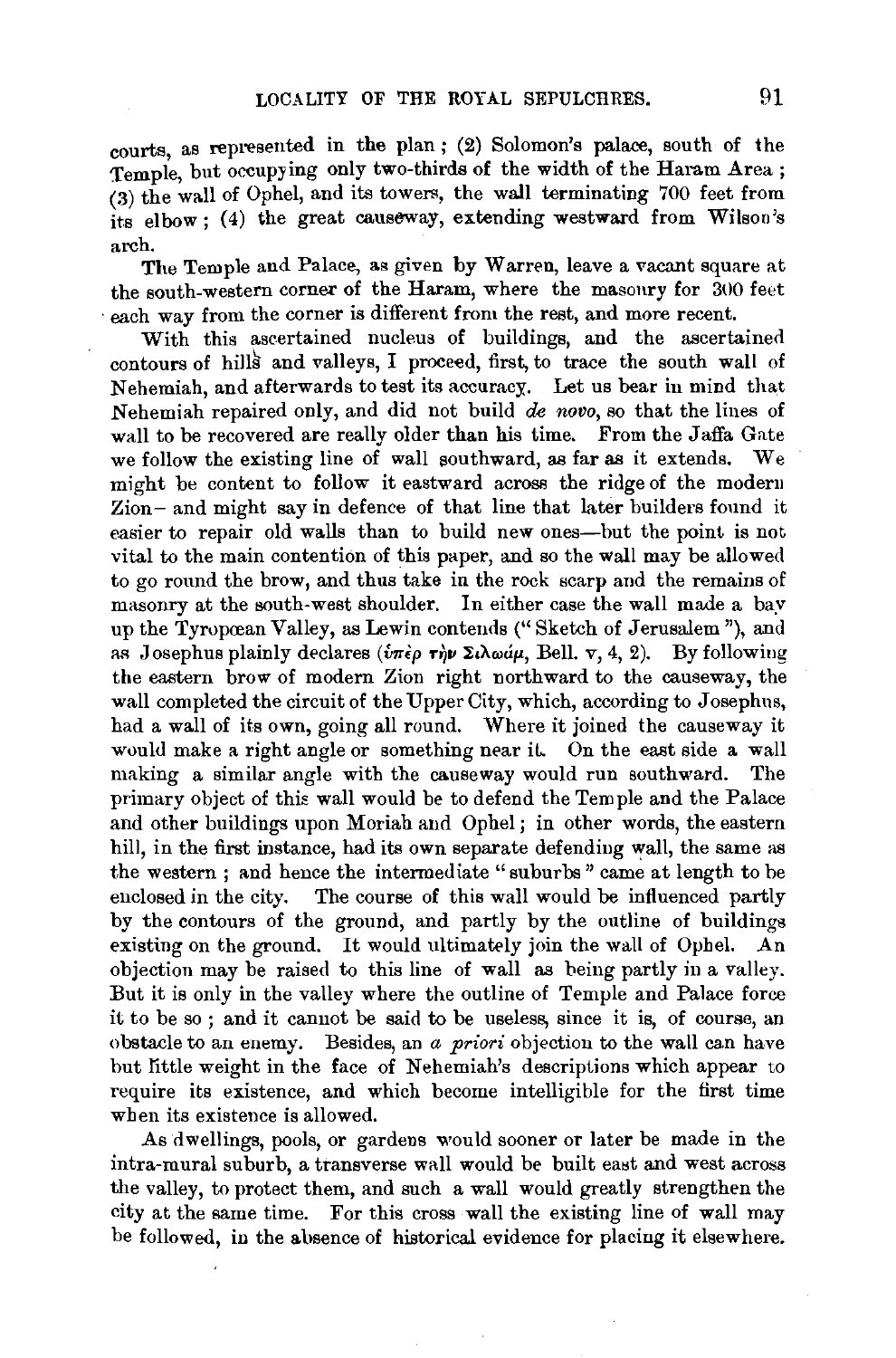This wall is, of course, in a valley, but it must be remembered that both the Upper City and the Lower are protected without it, and it is of some advantage as an additional defence.

With this arrangement, adopted for good reasons already given, the descriptions in Nehemiah can be understood in detail.

## NEHEMIAH'S NIGHT-RIDE,

In chap. ii, 13, we read—" I went out by the Valley Gate" (this is at or near the Jaffa Gate, the head of the Tyropœan Valley-the *gaia*)-" even before the Dragon Spring and to the Dung Gate." This Dung Gate must be near the south-west corner of the city, to agree with chap. iii, 13. "Then I went on to the Fountain Gate"-a convenient exit from the Upper City for the Fountain of Siloam-" and to the King's Pool (el-Berekath)," a pool probably within the enclosed suburb, made by the king, or for the king, and near the king's garden, or the king's house. "But there was no place for the beast that was under me to pass." Why? Because here we have two walls in a narrow space, and the destruction of both of them had filled the valley with *debris.* "Then I went up by the brook *(nachal,* the Kedron) and viewed the wall, and turned, and passed in by the Valley Gate."

## THE REBUILDING OF THE WALLS AND GATES.

We pass over the repairing of the walls from the Sheep Gate, north of the Temple, to the Valley Gate in the west wall.

In verse 13 : From the Valley Gate it is "1,000 cubits on the wall to the Dung Gate." This forbids any identification with the present Dung Gate.

In verse 15: Shallun, who repairs the Fountain Gate, repairs also "the wall of the Pool of Shelah by the king's garden." Allow that Shelah is Siloam, yet this need not be a wall running down to Siloam-those who take that line go wrong all the rest of the way-it is the transverse wall in the same valley above. Through a gate in this wall the Fountain of Siloam would be conveniently reached from the suburb; and this would be the "Gate between two walls," through which Zedekiah fled away (2 Kings, xxv, 4; Jer. xxxix, 4; lii, 7). The wall was  $by$  the King's garden *(le=* by, or near.) Shallun goes on" unto *(ad)* the Stairs *(maaloth)*  that go down from the City of David." So the City of David includes Ophel, and the Stairs descend the Ophel slope westward into the bed of the Tyropœan.

Verse 16: "After him repaired Nehemiah, the son of Azbuk, unto the place over against  $(neged = \text{in front of})$  the sepulchres of David." The wall of the Pool of Shelah was an offshoot or side work, so Nehemiah would take up the repairs by the Fountain Gate and work northward. He comes over against the sepulchres, which are therefore on the Ophel side, a little to the north of the Stairs. The entrance would have to be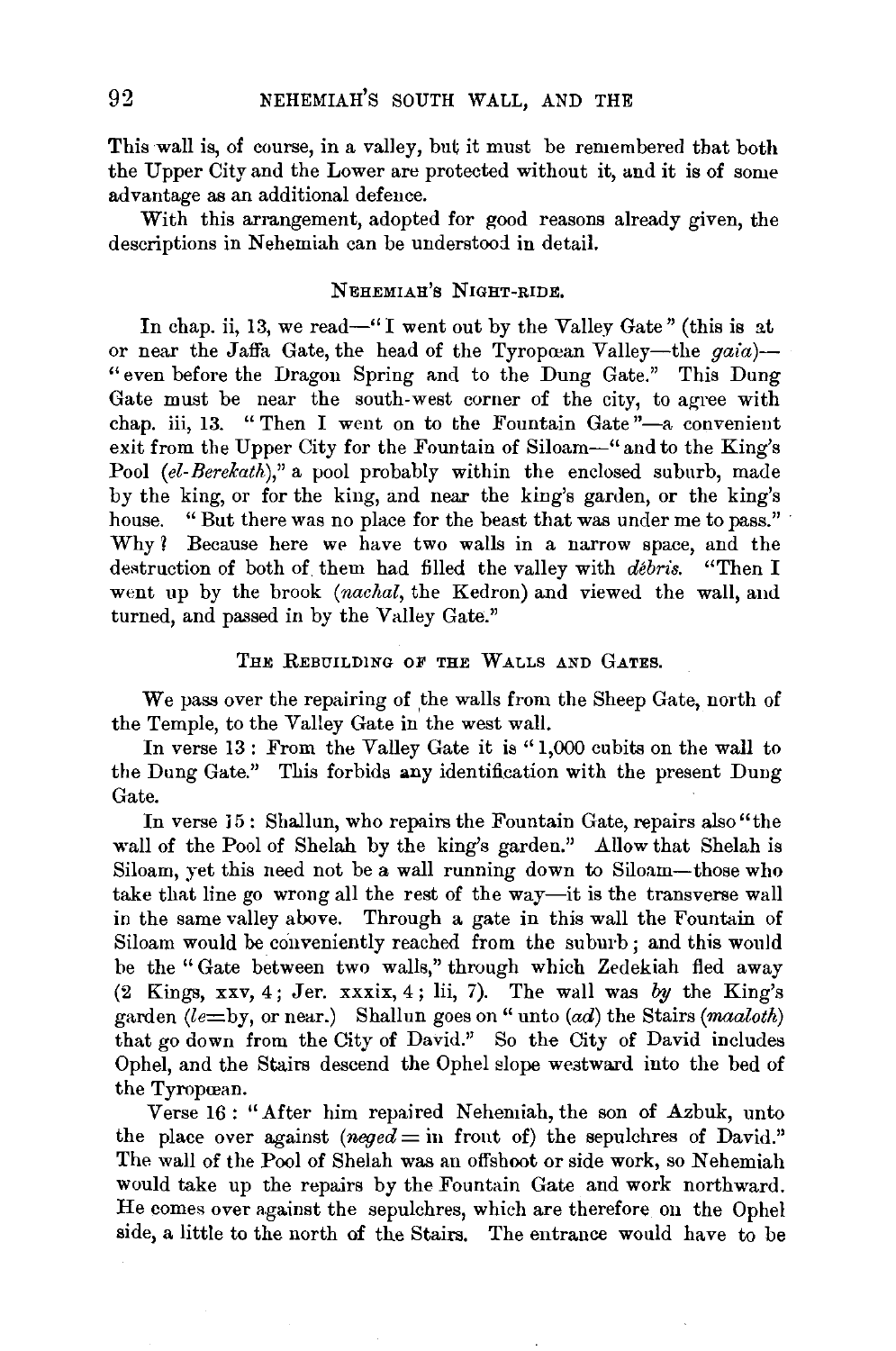low down in the valley bed, to be outside the wall which protects Ophel on the west. But why not ? Nehemiah continues working northward "unto the pool that was made" *(berekah, probably the king's pool of* ii, 14), "and unto the house of the mighty men." If this is the house of David's body-guard, it will probably be within easy distance of David's house, while yet Nehemiah's description places it on the west side of the Tyropcean; so we may reasonably locate it as in the plan.

In the remaining short space on this side we have no less than four bands of workers, indicating that the destruction bad been very great, as indeed Nehemiah found it to be when there was no possibility of his beast getting along ; and the next indication of locality is in-

Verse 19, "the turning" of the wall, "over against the ascent to the armoury." The armoury, therefore, was in or near the north-eastern angle of the suburb.

Verse  $20$ : We are now carried from "the turning" of the wall by the armoury, southward, " unto the door of the house of Eliashib, the high priest ;" and we are not surprised to find his house here, for we are close alongside the Temple courts. The workers come *unto* the door of Eliashib's house, which thus seems to'project westward, so as to he quite near to the line of wall ; but they only come *over against* the less important houses which follow.

Verse 24 : The sixth worker down this side comes to "the turning" of the wall and " unto the corner." The turning is not the same as the corner; the Hebrew language uses different words for a re-entering and a salient angle. Each of the two turnings at the causeway (vv. 19, 20) is called a *migtzoa*  $(=a$  re-entering angle); but now, in v. 24, they come to a *miqtzoa* and to a *pinneh*  $(=$  a projecting angle). It is to be observed that we should not have such angles at this part but for the vacant square which Warren's examination of the masonry compelled him to leave-the wall for 300 feet each way from the south-west corner of the Haram being more recent than the rest.

The first salient angle is passed over because the worker who begins north of it continues his labours till he comes south of it, and so its mention is not necessary in defining the work done. (In like manner, in vv. 6-8, the Gate of Ephraim is passed by without mention, although, according to xii, 38, 39, it existed between the Broad Wall and the Old Gate.)

Verse 25 : The mention now of another re-entering angle might perplex us, only that the same verse speaks of a "tower standing out from the king's upper house," and this may easily afford the angle.

Verse 26 : We are now fairly on the hill of Ophel, and accordingly the workers who have been set to labour here are "the Nethinim dwelling in Ophel.'' There is also mention in v. 31 of a house of the Nethinim near the northern end of the east wall-still outside the Temple precincts.<sup>1</sup>

<sup>1</sup> The Nethinim were but servants of the Levites.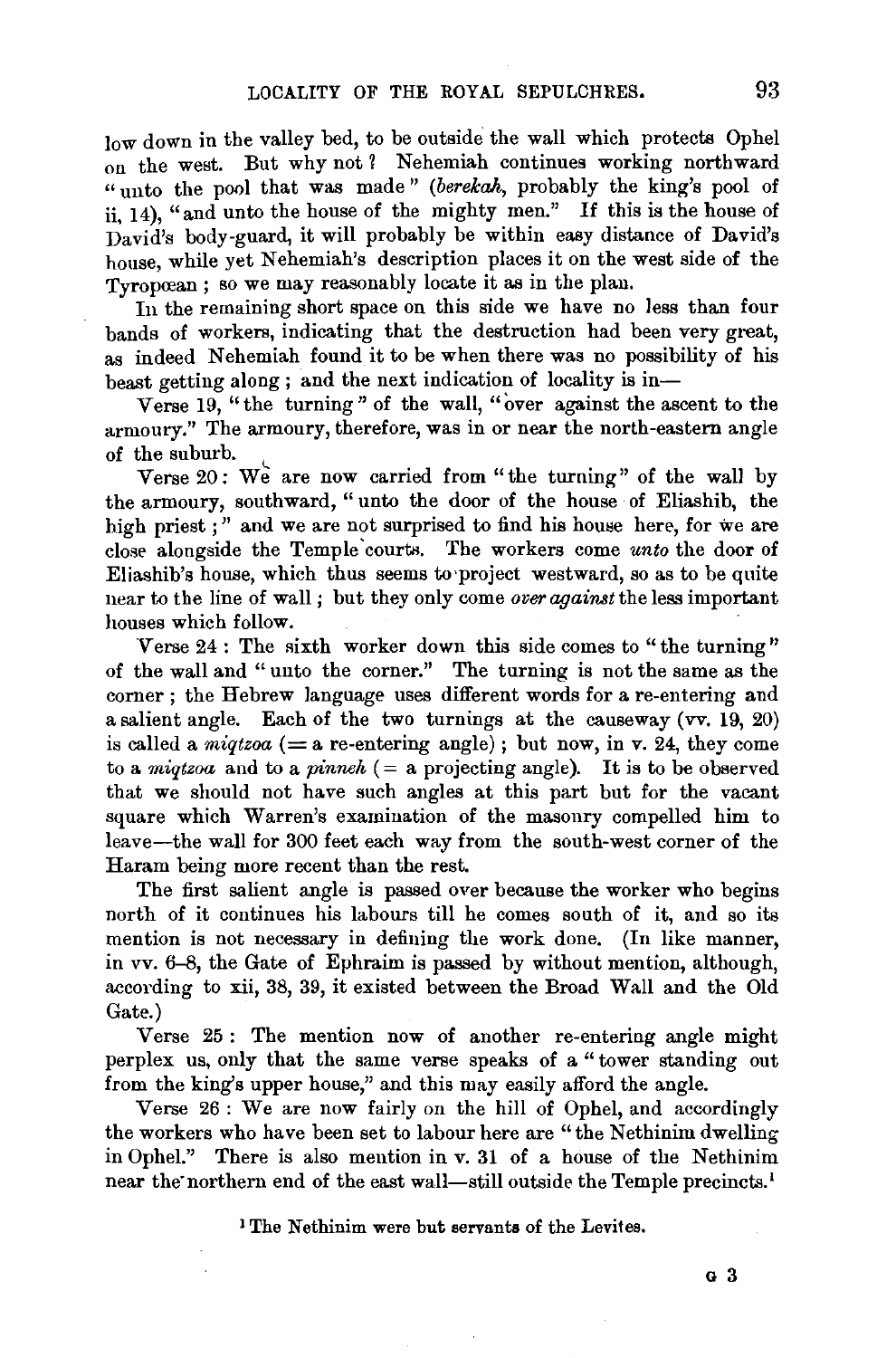As soon as the Nethinim of Ophel get far enough south to look beyond the projecting tower just mentioned and see the Triple Gate, they are stated to be over against the Water Gate. At the same time they are over against the tower that standeth out. This is not necessarily the tower mentioned in the previous verse, as projecting from the king's house, but may, perhaps, be the one at the south-east angle of the Ophel wall, discovered by Warren.

Verse 27: Where the Nethinim lay down their work it is taken up by the Tekoites, who presently come "over against the great tower that standeth out," namely, the large tower which Warren found. It is now not far to complete the junction with the Ophel wall, at the point where Warren found that wall to end abruptly; and Nehemiah tells us that the Tekoites actually did this.

Verse 28 : The Ophel wall, being in good repair, is no more referred to ; and the next thing mentioned is the Horse Gate. As Warren could not find any gate in the Ophel wall, the Horse Gate must have been north of it; and here it would be at a point convenient for entrance to Solomon's stables, which would, perhaps, be *under* the present vaults known by that name.

"Above the Horse Gate repaired the priests, every one over against his own house." These houses of priests are in a position exactly corresponding with the houses of Eliashib and others on the west side. The expression, "over against," implies that the city wall, which is being repaired, stands removed from the priests' houses, from the Temple courts, and it would be. eastward of the present Haram wall. Herr Conrad Schick draws it so. I don't know his view about it, but it may possibly be the wall of Manasseh.

Verse  $29:$  An East Gate is referred to *(Mizrach)*, not to be confounded with the gate *Harsith*, the so-called east gate of Jer. xix, 2, in the Authorised Version.

When we come over against the Golden Gate-which Nehemiah calls the Gate Miphkad-we are just where Warren's tunnelling work was arrested by a massive masonry barrier-probably a part of the ancient city wall, 50 feet east of the Haram wall. Immediately we are at "the ascent of the corner." There is no corner now immediately north of the Golden Gate, and no ascent from a depth ; but it was just here that Warren discovered the deepest valley of all, and the wall buried 125 feet, so that we obtain just what we want. The stairs or steps would be cut in the rock, and it is not uulikely that they may yet be found.

#### THE RoUTE OF THE PROCESSIONISTS.

Chapter xii affords striking coufirmation of the foregoing positions. At the dedication of the walls two companies start from the Valley Gate, and go opposite ways to meet in the Temple. Presumably the Valley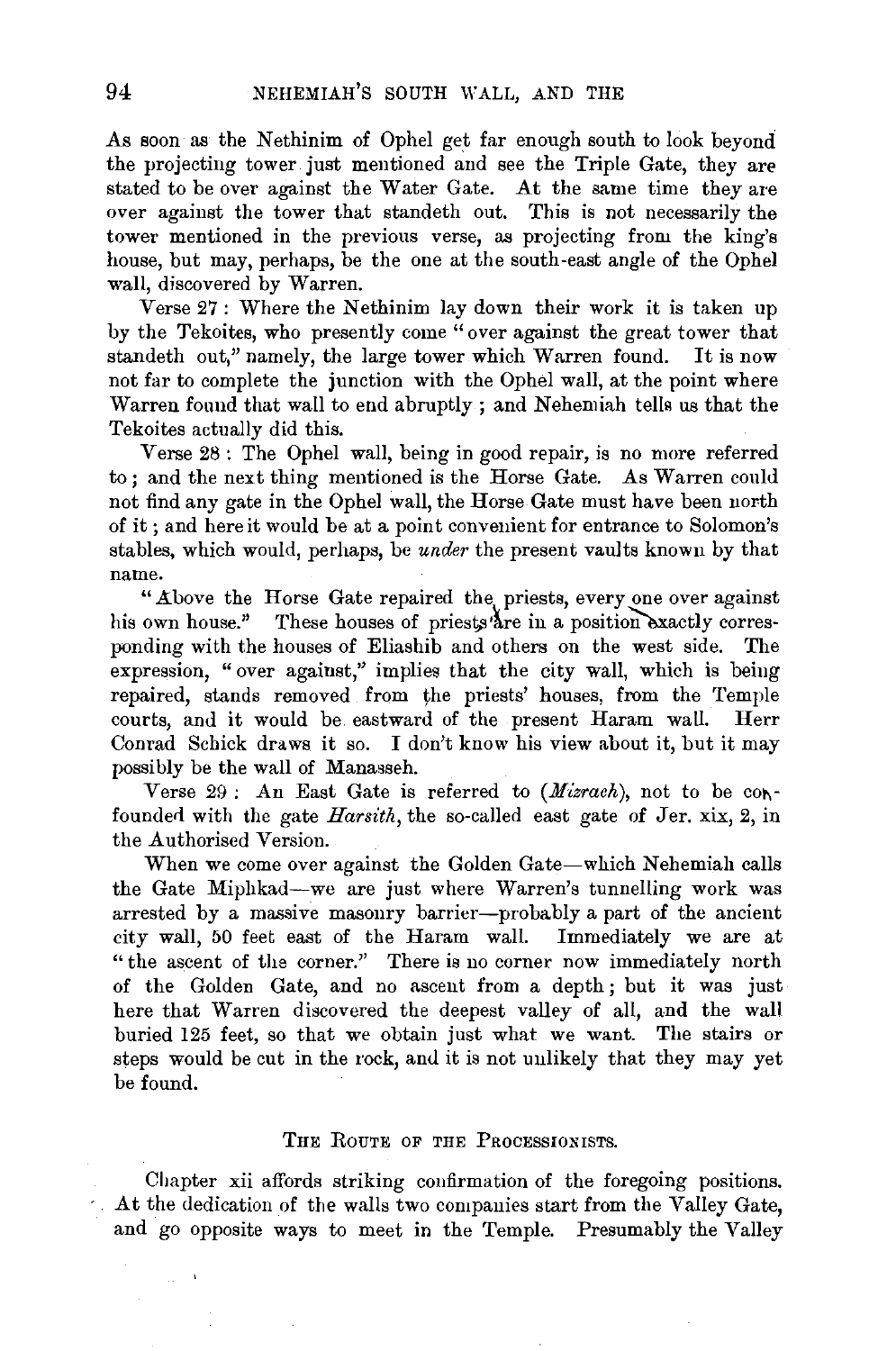Gate was chosen to afford journeys of about equal length ; and this is another indication that the wall did not go down to Siloam. The party going south pass the Dung Gate, and reach the Fountain Gate. And now which way will they go  $\tilde{i}$  The wall has been repaired right ahead of them, and also the wall turning north, and they will have to choose between two routes. The Revised Version says they went "by  $(ad)$  the Fountain Gate and straight before them," and ascended by the Stairs of . the City of David *at* the going up of the wall (not by this time, nor really "at," but *in-ba-maaleth le-chomah, i.e., in* the stairway of the wall by the Stairs of David-a different flight of stairs from the Stairs of the City of David, which descended into the valley bed).

Their way up these stairs and beyond carried them " above the house of David, even unto the Water Gate.'' The house of David here is close by the king's garden of iii,  $15$ ; and its position on the slope of the hill suggests a reason for calling Solomon's palace the king's upper house (or high house, iii, 25). Some say "the house of David" means David's tomb ; but if that be so, it only confirms the position which I am led to assign to the tomb. Observe also that the position required for the Water Gate here is again that of the present Triple Gate, the same as in iii, 26.

It deserves particular attention that the processionists pass quickly from the Stairs of David to the Water Gate, whereas in the re-building these two places are very wide apart, because the bend of the wall is followed. In iii, 15, we have the Sepulchres, the Pool, the House of the Mighty, four more bands of workers, the turning of the wall, the armoury, the house of Eliashib, the turning, the corner, and the outstanding tower-all between the point over against the Stairs of David and the Water Gate ; but none of these things come in the route of the processionists. This is easy to understand if the wall makes a bay up the Tyropœan, for then the short cut in the text corresponds with the short cut in the plan ; but it can hardly be made intelligible on any plan which omits this bay and carries the wall down to Siloam.

A superficial objection may be raised that the detour up the valley and *via* the causeway, avoided by the processionists, would be avoided by Nehemiah in repairing the walls, for why should he do more than repair the short transverse wall, when his object was speed ? My reply would be that his object was strength and safety as well as speed. The transverse wall was no sufficient protection by itself, there being an easy approach up the valley, but it was valuable as an addition to the inner walls. Besides, Nehemiah had workers enough to be engaged at all parts at once, so that the completion of the work was not at all delayed by repairing the two north-and-south walls of the bend simultaneously with the cross wall, and indeed with the walls all round the city.

The line of wall being established as above, with the positions of David's House, the gate between two walls, &c., the accuracy of the restoration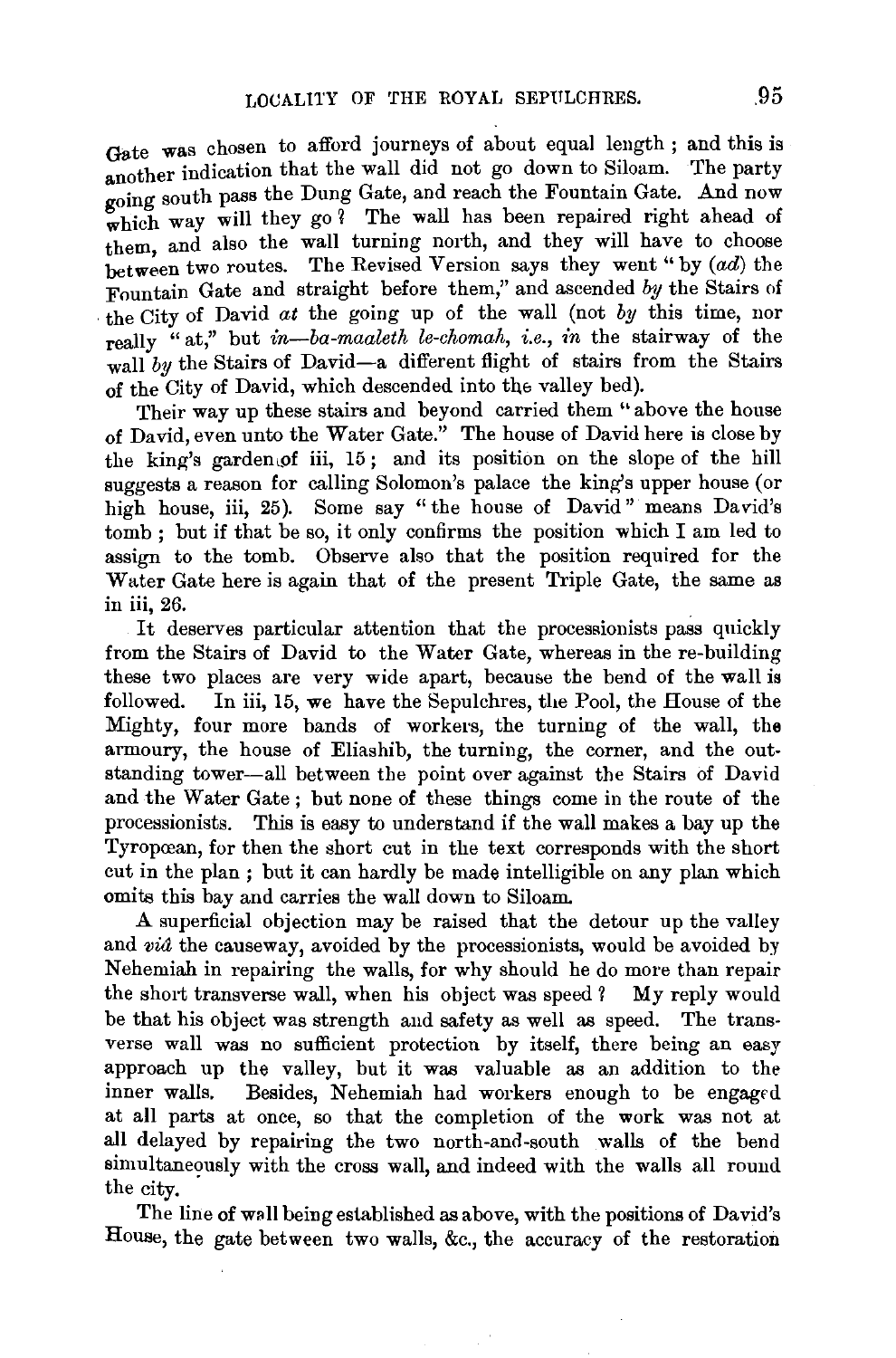may be tested by reading many incidents of the history in the light of it. The chief importance of the restoration lies in the support it gives to the view that the City of David included the Ophel hill, and in the indications afforded of the position of the Sepulchres, the "Gate between two walls," &c.

### INCIDENTS OF THE HISTORY.

Taking of Jerusalem by David.-If the walls on Ophel are to stand as above, the question arises whether the Rev. W. F. Birch's ingenious suggestion can be supported, that Joab, by ascending the shafts from the Virgin's Fountain, effected an entrance into the city 1 Apparently not so, unless a continuation of this series of passages remains to be discovered  $-\text{which may be the case.}$  On the other hand, David's camp would be near the Virgin's Fount, and his attack would be made on this side ; for the above reading of Nehemiah favours the idea that the Zion or Lower City which he first captured was on the Ophel hill. David took the lower city by force, captured the akra afterwards, and joined them together to be one body—perhaps by the building of  $\hat{\textbf{M}}$ illo, the causaway (Josephus, Ant. vii, 3, 1). <sup>J</sup>' •

*David's flight and exile; the Spies.*--David's house was on Ophel. This is indicated by the references in Nehemiah, and agrees also with such passages as 1 Kings viii, 1-6, where the ark is *brought up* out of the City of David into the Temple (and 2 Sam. xxiv, 18 ; 1 Kings ix, 24). When David decided to flee because of the rebellion of Absalom, he would go down the Stairs of the City of David and pass out by the gate between two walls; and then, as we are told, he passed over the Kedron; ascended Olivet, and went down towards Jericho to cross the Jordan.

But he left friends behind him at the palace, and it was arranged that two sons of the priests should act as spies and bring him news (2 Sam. xvii). They waited outside the city, at En-Rogel, and a wench went and told them. If we might assume, with so many, that En-Rogel is the Virgin's Fountain, and might retain the supposition referred to above, that the rock-cut passages from the Fount could be entered from within the city, it would be natural to suppose that the spies descended the steps into the pool, and, when the lowness of the water allowed, passed beyond the pool into the passage, while the maid servant descended the staircases from within the city, taking a bucket to draw water, and so escaping suspicion. The spies then hied away to David with the information. The fact that En-Rogel was chosen as the hiding-place accords well with the view that David's house was on Ophel ; for the news would come from the palace, and En-Rogel was certainly somewhere south or south-east of the city.

*The death of Athaliah.-This* incident affords some indications of locality, in beautiful agreement with Nehemiah. When this Queen-mother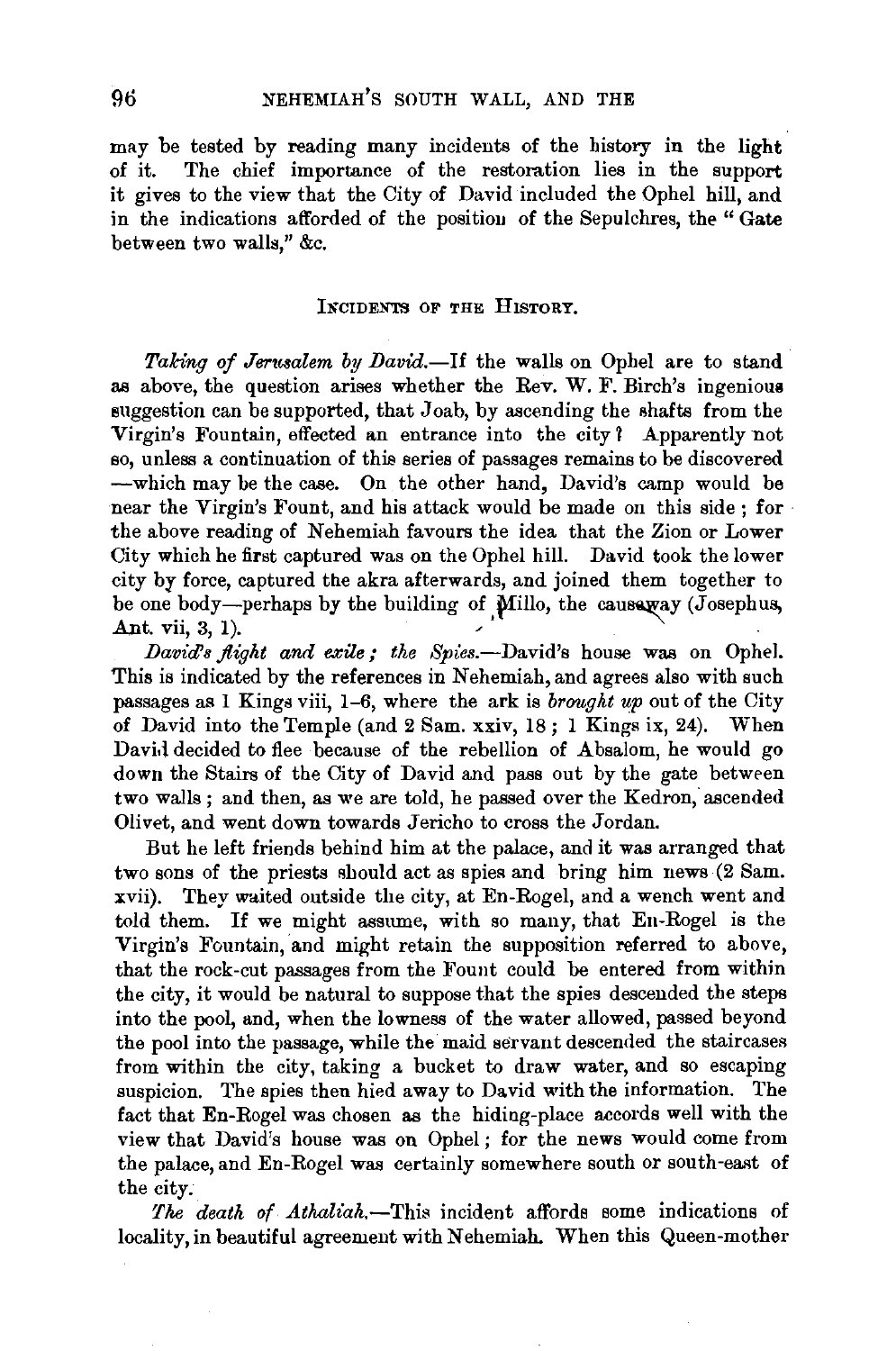heard that her son, the King, had been killed by Jehu, she snatched at the sovereignty for herself, and her policy was to slay all the seed royal. But one little child escaped, carried off by its nurse, and they were secreted in the Temple by Jehoiada, the High Priest. In the seventh year Jehoiada assembled the chiefs of the people in the Temple, produced the little child Joash, stood him upon the platform appropriated to the kings, and said, This is the rightful heir ! The chiefs shouted their joy, when Athaliah heard the noise and rushed into the Temple to learn the cause. That she should hear so readily and find such easy access to the Temple, accords well with the supposition that she was living in Solomon's palace, close adjoining the Temple, as Warren places it. When Athaliah saw the state of things she cried,—"Treason, treason!" But she found no friends there. The priest said, "'Have her forth--slay her not in the house of the Lord !' So they made way for her; and she went to the entry of the Horse Gate to the King's house ; and they slew her there " (2 Chron. xviii, 15;  $(2$  Kings xii, 16). It is implied in this narrative that the Horse Gate was not only by the king's house, but that it was also the nearest point which could be considered fairly beyond the sacred precincts; and this is in full agreement with the position which we have assigned it.

In the context of the passages just quoted we find that Joash is carried "by the way of the gate of the guard into the king's house." This gate must, of course, have been on that side of the palace adjoining the Temple courts; it was probably due north of the Water Gate  $(i.e., the Triple)$ Gate), and it thus again accords with Neh. iii, 25, where the tower standing out from Solomon's house is said to be " by the court of the guard." The court of the guard may very well have extended from the Water Gate without to the Gate of the Guard on the Temple side of the palace. From Neh. xii, 39, it appears that there was a corresponding Gate of the Guard at the corresponding point on the north side of the altar.

*The assassination of Joash.*-When Joash grew to man's estate he made changes which displeased his people; and the short statement is that the conspirators slew him " on his bed," "at the house of Millo that goeth down to Silla" (2 Kings xii, 20, combined with 2 Chron. xxiv, 25) This is somewhat obscure. Fuerst says that Silla is the present David Street, a highway steeply descending. So far as appears it may just as well be any other descending path ; and I fancy it was the "stairway of the wall" of Neh. xii, 37, close by the Stairs of the City of David, and close to the house of David. Joash was slain while going down Silla, not while going down *to* Silla, for there is no preposition here in the Hebrew text. We may suppose that he was living in David's house, and when he heard of the conspiracy he designed to flee down the Stairs and through the gate between two walls ; but being a sick man he was being carried on a litter, as Lewin remarks; and on this particular stairway, I imagine the assassins fell upon him.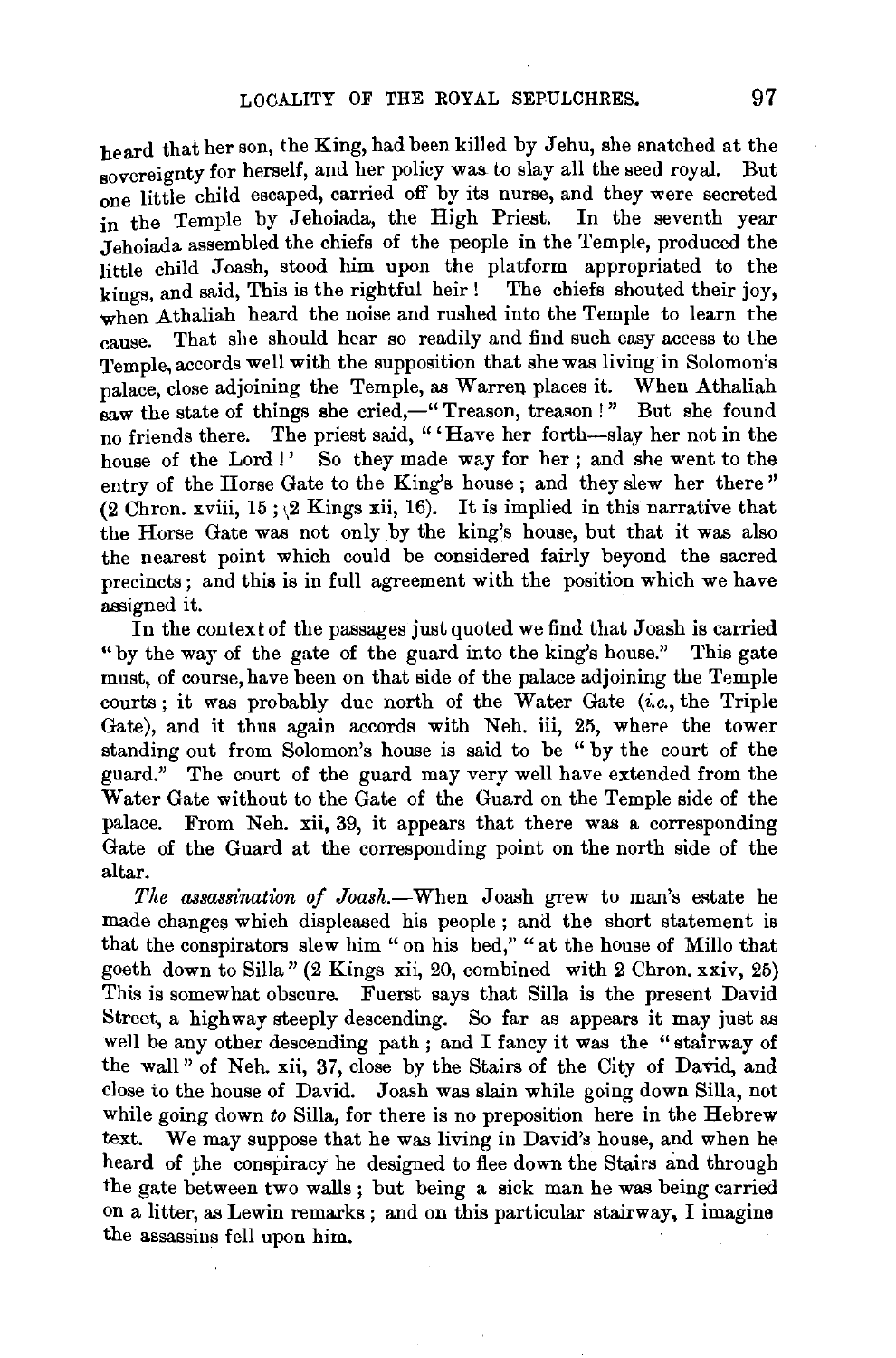Why David's house should be called the house of Millo is the next question, and I can only offer a suggestion. Millo was at first the northern boundary of the roughly-quadrangular "suburb," but it would, perhaps, in course of time, give its name to the whole of the enclosed space, or the whole of the four walls ; and then, because David's house adjoined the eastern wall of the four, it was called the house of Millo. After Solomon had built a grander "king's house," there might be a reason for finding some other term for the house in which David had dwelt.

*The flight of Zedekiah.-Not* to multiply incidents, let us come now to the last King of Judah-Zedekiah. In his day Nebuchadnezzar came up against the city ; and when, by a night surprise, he effected an entrance at the middle gate of the north wall, Zedekiah took alarm and fled away at once with his bodyguard. Whether living in Solomon's house or in David's, his way would be down the Stairs of the City of David into the bed of the Tyropcean ; and then we are distinctly told that he fled by the way of the king's garden, by the gate betwixt the two walls  $(2$  Kings xxv,  $4$ ; Jer. xxxix,  $4$ ; lii, 7). His plan was to take the route which David had taken when he fled from Absalom.

*Jeremiah's prophecy.*-In order to endourage the people during the captivity, Jeremiah predicts that JeruSalem shall be again inhabited and its borders extended. The measuring line is to go forth over against it upon the hill Gareb (east or north of the Temple), and shall compass about to Goath (this seems to be a sweep round the north-western, western, and south-western parts of the city); and the whole valley of the dead bodies and of the ashes  $(=$  Topheth, the broad junction of the present Hinnom and Tyropcean valleys), and all the fields (eastward) unto the Brook Kedron (and then northward), unto the corner of the Horse Gate toward the east shall be holy unto the Lord (Jer. xxxi, 38). This reference again confirms the position we have assigned to the Horse Gate.

Zechariah also describes Jerusalem in its length and breadth. It is to be lifted up and inhabited "from Benjamin's Gate (which would seem to be a Temple gate having a north-east position), unto the place of the first gate<sup>1</sup> (the first gate of the city, north-east, but not so much east as the Benjamin Gate of the Temple), unto the Corner Gate (which was at the north-west corner of the city, but is passed over in Neh. iii, because it needs no repair. But see a reference to it in 2 Kings xiv, 13 ; 2 Chron. xxv, 13). The north and south extremes named by Zechariah are the Tower of Hananel (same position as Antonia) and the king's wine-presses (in the neighbourhood of the king's garden, which we have already seen was near to the gate between two walls).

<sup>1</sup> As the Hebrew language reads from right to left, so when the gates are numbered, the counting takes the same direction, as does also Nehemiah's description of the repair of the gates and walls.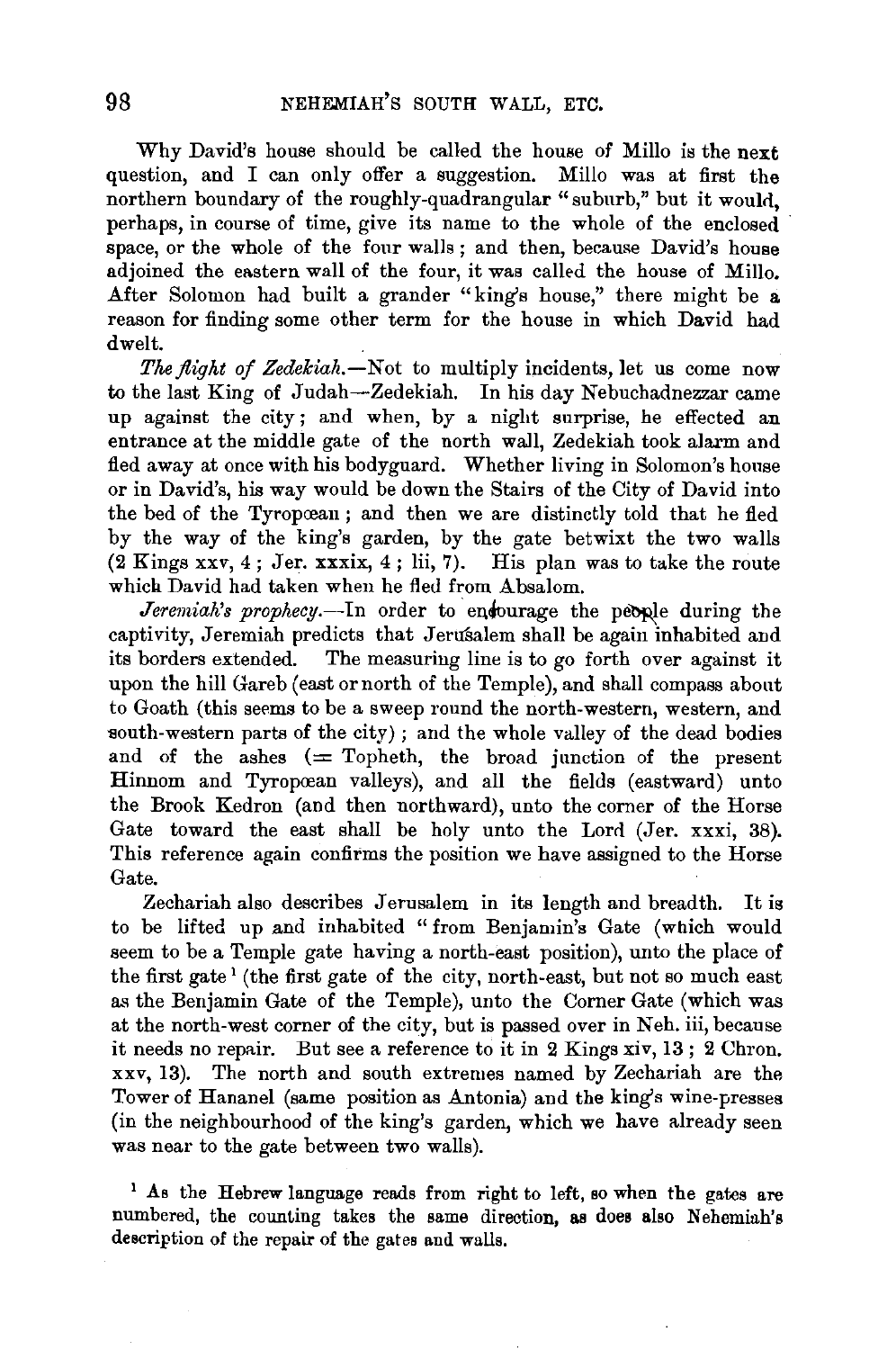## THE "BROAD WALL" AT JERUSALEM.

WAS the Broad Wall (of Neh. iii, 8, and xii, 38) broad in its own dimensions, or so named for some other reason? It may seem to be only an academical question, but it is really of some importance in our endeavour to restore the plan of the ancient city. Lewin, in his "Sketch of Jerusalem," seeks to identify a certain piece of old wall with the Broad Wall of Scripture, because the piece is a good many feet in thickness (p. 48). But if the Broad Wall was so named for some other reason, this identification fails; and if the true reference of the name can be discovered, it may be a guide to the actual position of the Broad Wall.

The Hebrew words are *chomah rechabah. Rachab*, with its cognate forms *răchăb*, *rechâb*, &c., convey chiefly the idea of roomy space. In Job xxxvi, 16, we have "Yea, he would have led thee away out of distress into a broad place, where there is no straitness." In Gen. xix, 2, the two angels say to Lot, "We will abide in the street all night," where " street" is the rendering of *rechob*. We have *rechob* again in Neh. viii, 1, "And all the people gathered themselves together as one man into the broad place that was before the Water Gate," as a congregation for Ezra to address. This open space appears to me to have been on the hill of Ophel, south of the Triple Gate. The broad place of Ezra x, 9, may have been the same. Thus the word seems to be used in much the same way as we use the word Square or Platz. We come still nearer to it in the Broad Sanctuary at Westminster.

Now, besides "the Broad" before the Water Gate, there was another Broad in Jerusalem, in which the excited people were assembled discussing the approach of Seunacherib, when Hezekiah went to them and spake comfortably to them (2 Chron. xxxii, 6). This broad place is not said to be before the Water Gate, but at the Gate of the City ; and the circumstances favour the idea that it was at the Valley Gate (Jaffa Gate), or some gate of the north-western quarter, seeing that Sennacherib made his approach from the north-west.

The references in Nehemiah require that the Broad Wall should be in this quarter. May it not signify, therefore, the wall by the Broad *1* 

#### TWIN SACRED MoUNTS AT JERUSALEM,

In a paper on Kirjath Sepher, in the *Quarterly Statement* for October, 1888, speaking of the two Sipparas-at Abu Hubba and Agadé, on the two sides of a stream-I remarked, "I find reason to think that the duality was symbolical, and was important in the astro-religious system, the two sites standing for the two equinoxes." I said that we might compare with these twin temples or towers the mound of Birs Nimroud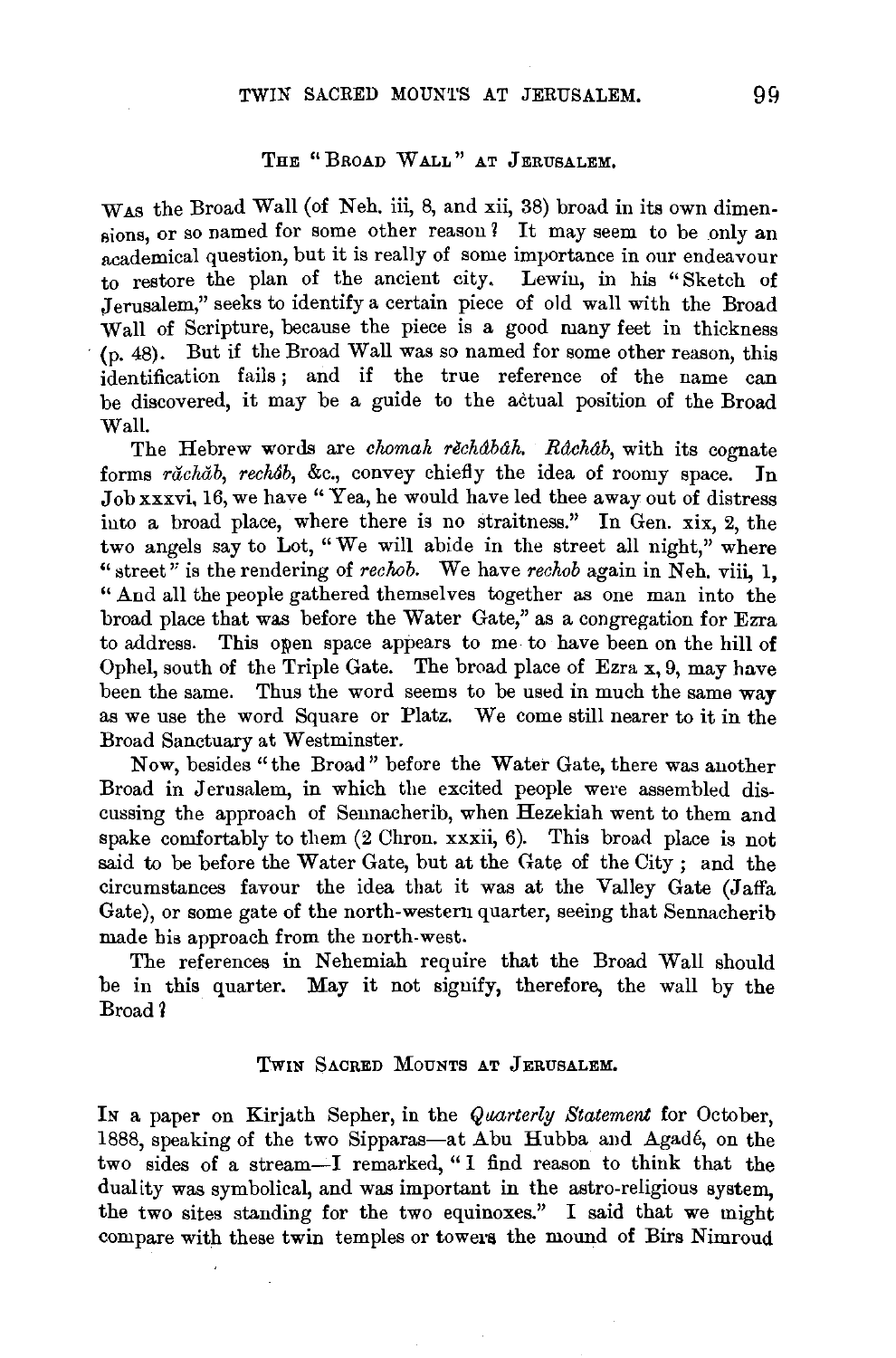and the Babil mound, in near proximity but on opposite sides of the Euphrates. I would add now, that it may be instructive to compare the summit of Moriah and the knoll of the traditional Calvary covered by the Church of the Holy Sepulchre.

These two mounts at Jerusalem were probably sacred before the Israelitish occupation, and we need not be surprised if some of the traditions which relate to them prove to have come down from heathen sources. The parallel with the sacred mounts of other nations is indicated by the following circumstances :--

The mount was made the site of a temple : on the mount at Borsippa the Temple of Nebo; at Sippara the Temple of Shamas, the sun-god; at Moriah (eventually) the Temple of Jehovah.

The temple often was over a well. Mariette describes the pyramid (which was an artificial mount) built of enormous stones *covering the well*  as with a massive lid. In the Birs-Nimroud inscription, Nebuchadnezzar says that, when he finished building the Tower of the Seven Planets at Borsippa, which former kings had begun, he found that the water-springs beneath it had not been kept in order.' Under the Dome of the Rock at Jerusalem we know there is the sacred and mysterious well-the "well" of souls."

The rock or mount was spoken of as a-foundation stone of the universe. Nebo is called "the bond of the universe," and his temple at Borsippa was "the house of the seven bonds of heaven and earth." The sun-god of Sippara comes forth from the foundation of the sky.• In the temple enclosure of Bel-Merodach was a tower of eight stages, called the house of the foundation stone of heaven and earth. It is pointed out by Lewin ("Sketch of Jerusalem," 15), that the Temple of Solomon stood on the summit of a series of successive terraces, fashioned in imitation of the .Assyrian style of architecture, and we know that in Mohammedan tradition the sacred rock of Moriah is "the foundation stone of the world." Compare also the Scripture expressions, "The mountain of the house," " Behold I lay in Zion a foundation stone," "Our Rock is not as their rock," "Upon this rock I will build my church" in place of the temple which occupies the rock at present.<sup>3</sup>

The rock at Borsippa was the symbol of the equinox, as I am led to think. The temple of Nebo was built upon the rock to set forth that the astro-religious system was built upon the equinox as its foundation and starting point. I have collected ample evidence of this, but it is not necessary here to elaborate it.

The system dates from the time when the equinoxes were astronomically connected with the constellations *Taurus* and *Scorpio,* which are of course half a circle apart in the zodiac, as the equinox dates are half a

<sup>1</sup> Mariette, "Mon. Upper Egypt," p. 73, Eng. trans. Gerald Massey, "Natural Genesis,'' ii, 192. 2 Sayee, "Hibbert Lectures," 96, 115, 174. 3 This is a new interpretation of the passage; but I can substnntiate it.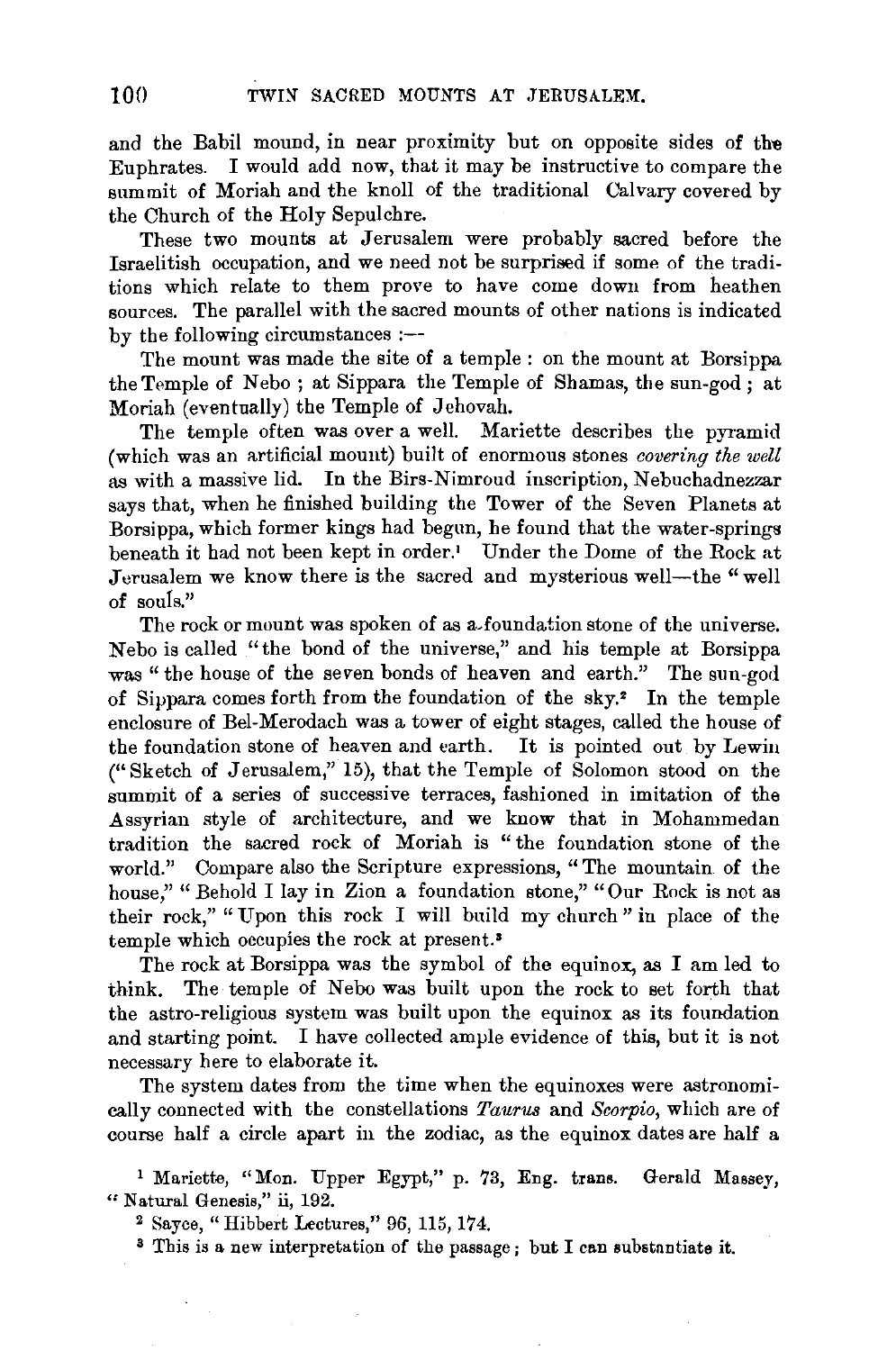vear apart in the calendar. The spring equinox was in the Bull, the autumn equinox in the Scorpion, and the spring equinox as the beginning of the year, and of the cycle, was the foundation. Of course, then, autumn and the Scorpion were opposite the foundation, and almost as important as the foundation itself. Accordingly, in the Accadian year (whence was derived the Assyrian) the month which corresponded to the Semitic Tasrit or Tisri, and our September was called "the month of the illustrious mound ;"' and the sign Scorpio is said to face the foundation. In the Proceedings Soc. Bib. Arch., Feb. 5th, 1889, Mr. Brown has the follow $ing := "The Akkadian name of the eighth month is connected with$ 'Foundation,' and Professor Sayce remarks, 'M. Ernest de Bunsen has shown that Scorpio was taken as the starting point of the primitive calendar ('Transactions,' iii, 163) ; but the name may mean 'Opposite to the Foundation" *vide* Sayee, 'The Babylonian Astronomy,' in ' Monthly Notices ' of the Royal Astronomical Society, xi, 3, p. 117), *i.e.,* to the second month and the Bull, as (at one time) Leader of the Signs."

The mounts and temples were connected with oracles and writings. Nebo is called the divine scribe, the author of the oracle, the creator of the written tablet.• The royal library at Nineveh stood within the precincts of the Temple of Nineveh. At Sippara, in the temple of the sun-god Mr. Rassam has found thousands of written tablets, besides a great work on astronomy and astrology. In the temple on Mount Moriah were enshrined the ark of the covenant and the Books of the Law. There is even a tradition that these are hidden in the sacred " well of souls."

The mounts and the writings were more or less connected with traditions of the Deluge. Xisuthros, the Chaldean Noah, was the author of writings concerning the antediluvian world, which he buried at Sippara. The Tower of Babel was to have its head above the reach of any future deluge. A story is sometimes told at Jerusalem that the Mount Calvary was called Golgotha, the place of a skull, or the skull-hill, because the skull of Adam was washed up there by the Deluge.

The little mount covered. by the Church of the Holy Sepulchre stands by Moriah as a twin sacred mount, not only in natural position, but as a nucleus of similar traditions. Tradition says that Adam is buried there and that Christ was to be buried there, so that the second Adam might be with the first. The twin mounts are diametrically opposed: Adam being buried at Golgotha, Mohammed rises from the Sakhrah into heaven ·-death and resurrection are symbolically connected with the two mounts. In the *Quarterly Statement,* October, 1888, Mr. Simpson gives us Herr Schick's careful drawings of the particular object which marks, in the Greek Church of the Holy Sepulchre, the Middle of theW orld, and refers

<sup>1</sup>Sayee, "Hibbert Lectures," 406.

<sup>&</sup>lt;sup>2</sup> Sayce, 9, 114.